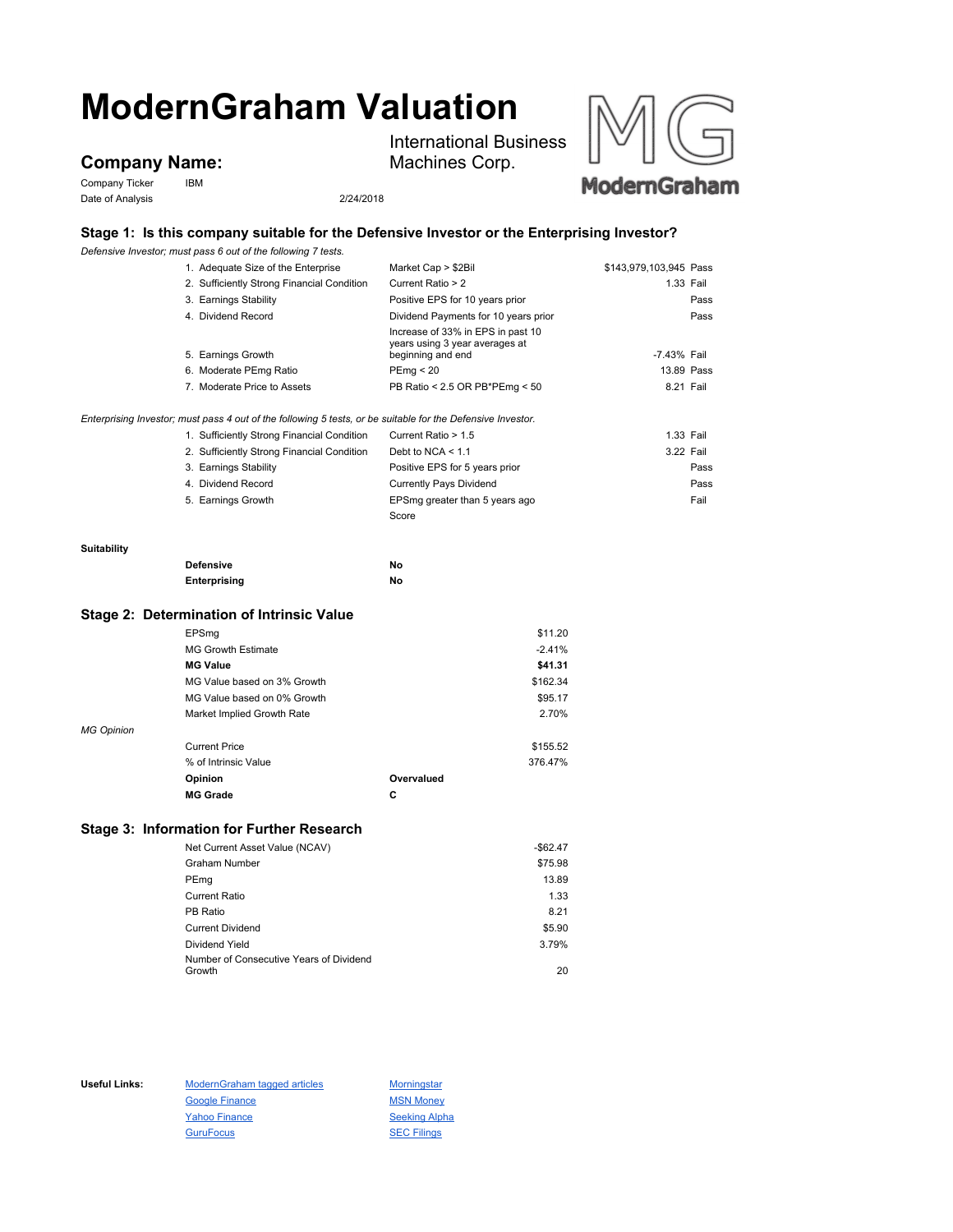| <b>EPS History</b> |         | <b>EPSmg History</b>                 |                   |
|--------------------|---------|--------------------------------------|-------------------|
| Next Fiscal Year   |         |                                      |                   |
| Estimate           |         | \$13.50 Next Fiscal Year Estimate    | \$11.20           |
| Dec2017            | \$6.14  | Dec2017                              | \$10.61           |
| Dec2016            | \$12.38 | Dec2016                              | \$13.04           |
| Dec2015            | \$13.42 | Dec2015                              | \$13.42           |
| Dec2014            | \$11.90 | Dec2014                              | \$13.33           |
| Dec2013            | \$14.94 | Dec2013                              | \$13.63           |
| Dec2012            | \$14.37 | Dec2012                              | \$12.50           |
| Dec2011            | \$13.06 | Dec2011                              | \$11.09           |
| Dec2010            | \$11.52 | Dec2010                              | \$9.65            |
| Dec2009            | \$10.01 | Dec2009                              | \$8.28            |
| Dec2008            | \$8.89  | Dec2008                              | \$7.03            |
| Dec2007            | \$7.15  | Dec2007                              | \$5.82            |
| Dec2006            | \$6.11  | Dec2006                              | \$4.85            |
| Dec2005            | \$4.87  | Dec2005                              | \$4.06            |
| Dec2004            | \$4.38  | Dec2004                              | \$3.66            |
| Dec2003            | \$3.74  | Dec2003                              | \$3.40            |
| Dec2002            | \$2.06  | Dec2002                              | \$3.33            |
| Dec2001            |         | \$3.69 Balance Sheet Information     | 12/1/2017         |
| Dec2000            |         | \$4.44 Total Current Assets          | \$49,735,000,000  |
| Dec1999            |         | \$4.12 Total Current Liabilities     | \$37,363,000,000  |
| Dec1998            |         | \$3.29 Long-Term Debt                | \$39,837,000,000  |
|                    |         | <b>Total Assets</b>                  | \$125,356,000,000 |
|                    |         | Intangible Assets                    | \$40,531,000,000  |
|                    |         | <b>Total Liabilities</b>             | \$107,762,000,000 |
|                    |         | Shares Outstanding (Diluted Average) | ass ann nnn l     |